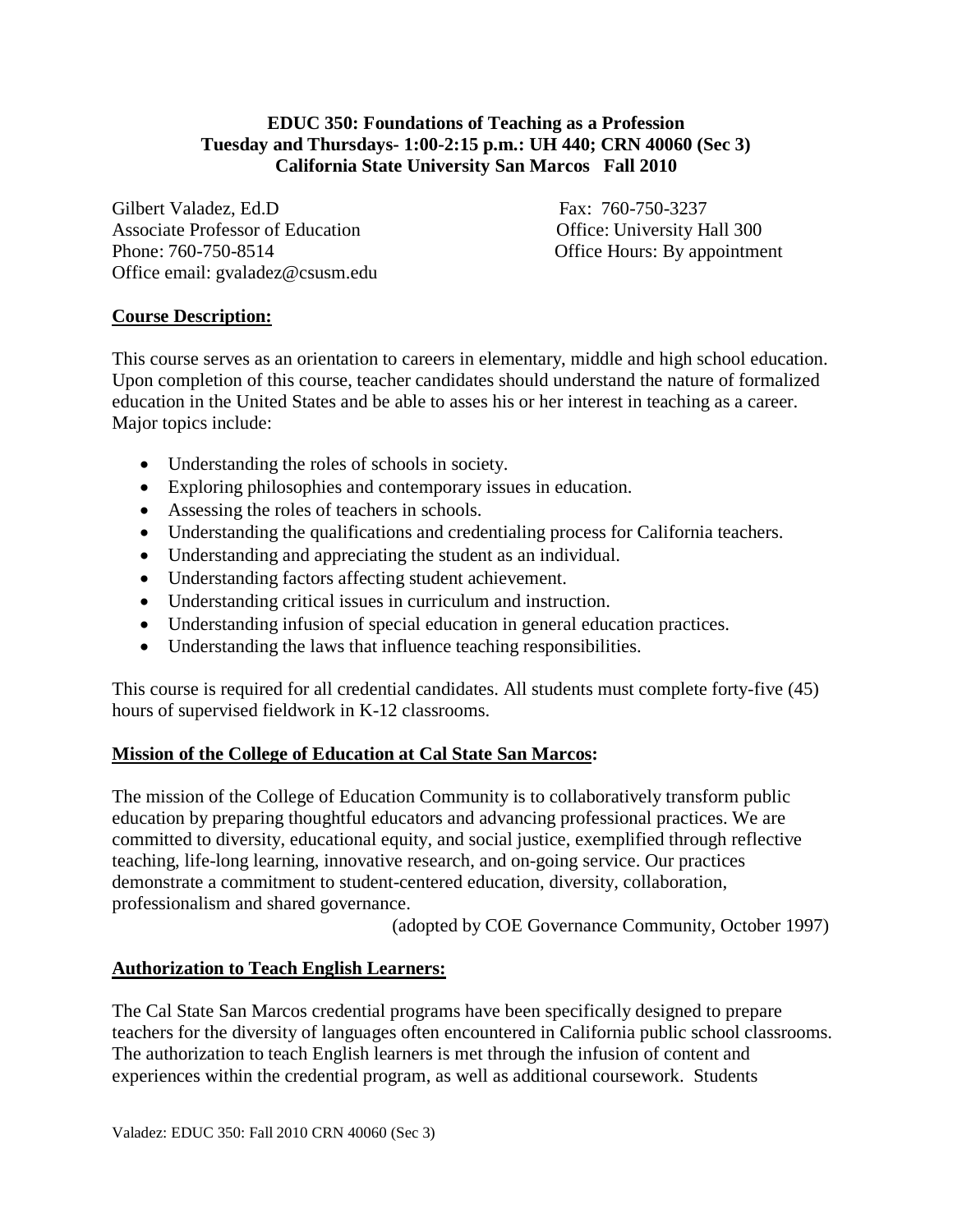successfully completing this program receive a credential with authorization to teach English learners.

(approved by CCTC in SB 2042 Program Standards, August 2002)

## **Special Education Inclusion:**

Consistent with the intent to offer a seamless teaching credential in the College of Education, this course will introduce the collaborative infusion of special education competencies that reflect inclusive educational practices. Students will demonstrate a knowledge of laws and dispositions that relate to special education through a variety of activities such as the viewing and analysis of the video F.A.T. City, reading and analysis of special education law, and *Creating an Inclusive School*.

## **Students with Disabilities Requiring Reasonable Accommodations:**

Students are approved for services through the Disabled Student Services Office (DSS). This office can be contacted by phone at (760) 750-4905, or TTY (760) 750-4909. Students authorized by DSS to receive reasonable accommodations should meet with their instructor during office hours or, in order to ensure confidentiality, in a more private setting.

# **All University Writing Requirement**:

In keeping with the All-University Writing Requirement, all 3 unit courses must have a writing component of at least 2,500 words (approximately). This will be met through written assignments.

## **CSUSM Academic Honesty Policy:**

Students will be expected to adhere to standards of academic honesty and integrity, as outlined in the Student Academic Honesty Policy. All written work and oral presentation assignments must be original work. All ideas/materials that are borrowed from other sources must have appropriate references to the original sources. Any quoted material should give credit to the source and be punctuated with quotation marks.

Students are responsible for honest completion of their work including examinations. There will be no tolerance for infractions. If you believe there has been an infraction by someone in the class, please bring it to the instructor's attention. The instructor reserves the right to discipline any student for academic dishonesty in accordance with the general rules and regulations of the university. Disciplinary action may include the lowering of grades and/or the assignment of a failing grade for an exam, assignment, or the class as a whole."

Incidents of Academic Dishonesty will be reported to the Dean of Students. Sanctions at the University level may include suspension or expulsion from the University.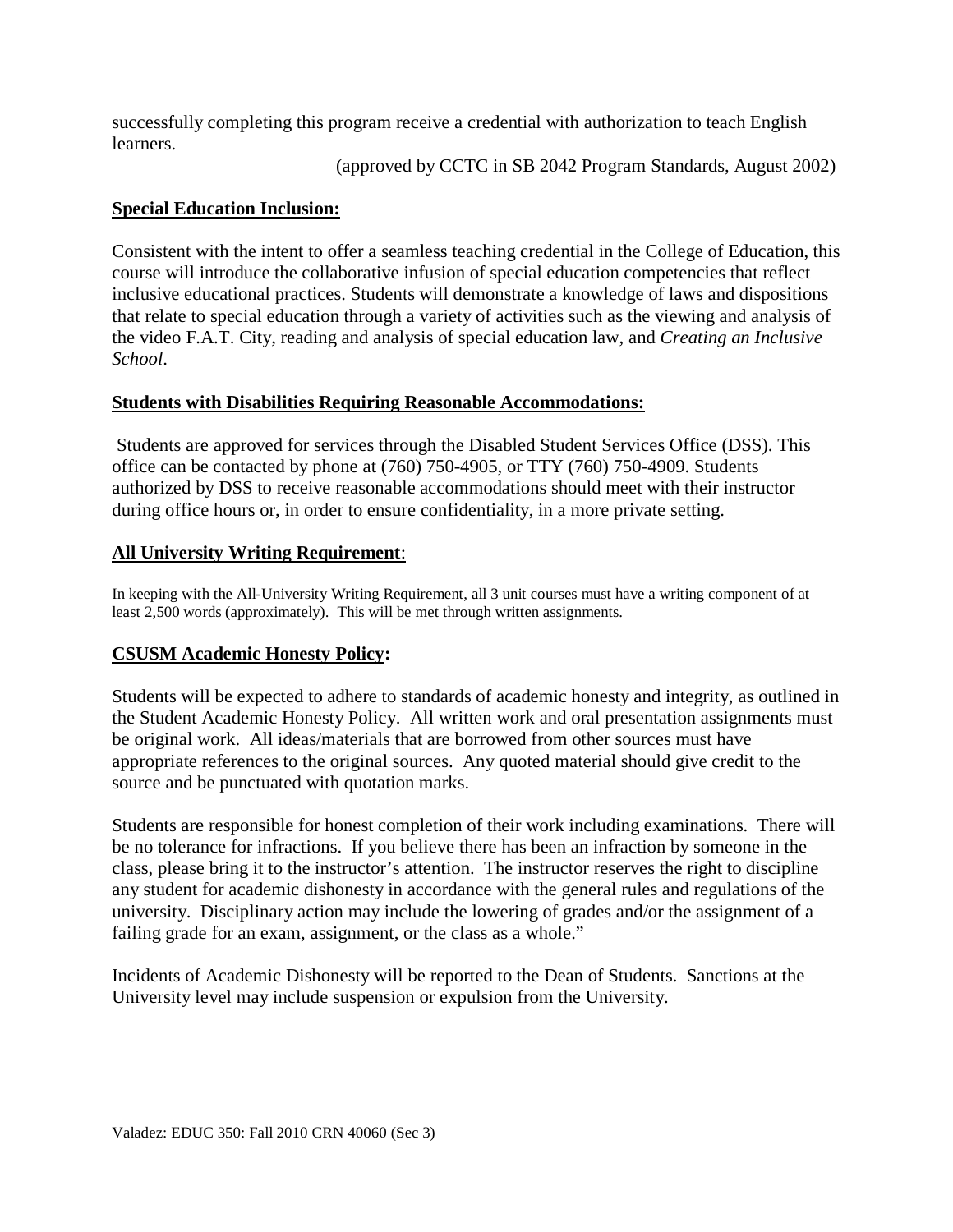## **Plagiarism:**

As an educator, it is expected that each student will do his/her own work, and contribute equally to group projects and processes. Plagiarism or cheating is unacceptable under any circumstances. If you are in doubt about whether your work is paraphrased or plagiarized see the Plagiarism Prevention for Students website [http://library.csusm.edu/plagiarism/index.html.](http://library.csusm.edu/plagiarism/index.html) If there are questions about academic honesty, please consult the University catalog.

## **College of Education Attendance Policy:**

Due to the dynamic and interactive nature of courses in the College of Education, all students are expected to attend all classes and participate actively. Absences and late arrivals/early departures will affect the final grade. A minimum grade of  $C+$  is required in EDUC 350 to qualify as prerequisite for admission to the Cal State San Marcos teacher credential program. COE attendance policy states, "At a minimum, students must attend 80% of class time, or s/he may not receive a passing grade for the course at the discretion of the instructor. Individual instructors may adopt more stringent attendance requirements." Should students have extenuating circumstances, please contact the instructor as soon as possible. In this section of EDUC 350, the instructor has adopted this additional policy: If you miss two class sessions, you cannot receive a grade of A or A -; if you miss three class sessions, you cannot receive a grade of  $B+$  or  $B$ .

## **Credential Program Recommendations:**

As one of several evaluation methods, EDUC 350 course instructors are asked for feedback concerning credential candidates who are applying for programs at Cal State San Marcos. Keep in mind that your professionalism and hard work in this class not only affect your course grade, but also indicate your readiness for a credential program.

# **Field Work:**

In addition to in-class work, assigned readings and projects, students will participate in 40 hours (5 classroom visits) of supervised fieldwork assignments in a variety of public school settings. Details on the fieldwork are found on the COE syllabus webpage, at the top of the list of syllabi for this semester. Documentation of these hours is required to receive a grade in EDUC 350. Cal State San Marcos students are expected to adhere to professional standards in their dress and behavior in the field. Required clearances (fingerprints, TB test) are the responsibility of the student. A recommendation (usually from the classroom teacher where most of the fieldwork is done, also known as a Field Experience Recommendation) is a requirement for admission to the Cal State San Marcos Teacher Credentialing programs.

## **Use of Technology:**

Students are expected to demonstrate competency in the use of various forms of technology (i.e. word processing, electronic mail, Cougar Course6, use of the Internet, and/or multimedia presentations). Specific requirements for course assignments with regard to technology are at the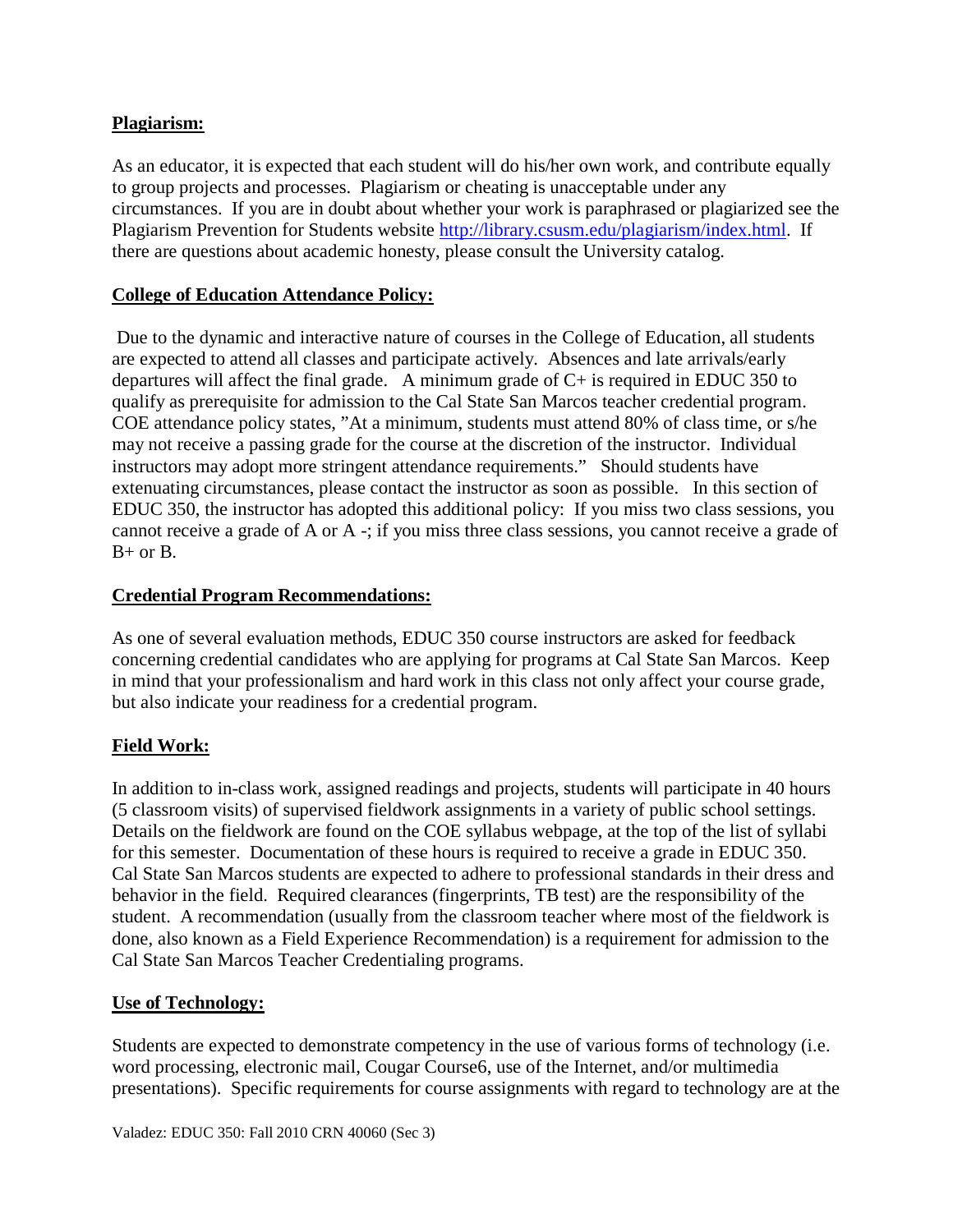discretion of the instructor. Keep a digital copy of all assignments for use in your teaching portfolio. All assignments will be submitted online, and some will be submitted in hard copy as well. Details will be given in class.

## **Electronic Communication Protocol**

Electronic correspondence is a part of your professional interactions. If you need to contact the instructor, e-mail is often the easiest way to do so. It is my intention to respond to all received emails in a timely manner. Please be reminded that e-mail and on-line discussions are a very specific form of communication, with their own nuances and etiquette. For instance, electronic messages sent in all upper case (or lower case) letters, major typos, or slang, often communicate more than the sender originally intended. With that said, please be mindful of all e-mail and online discussion messages you send to your colleagues, to faculty members in the College of Education, or to persons within the greater educational community. All electronic messages should be crafted with professionalism and care. Things to consider:

- Would I say in person what this electronic message specifically says? • How could this message be misconstrued?
- Does this message represent my highest self?
- Am I sending this electronic message to avoid a face-to-face conversation?

In addition, if there is ever a concern with an electronic message sent to you, please talk with the author in person in order to correct any confusion.

**Note**: As this is a hybrid class, five of your class sessions will be conducted on line. It is your responsibility to complete the work assigned for a given class session. You will be graded for the content and or participation in these required activities. Please send any email correspondence to the Cougar Course mailbox and not the CSUSM server. Also, please not that late assignments will be given reduced points.

# **Teaching Performance Expectation (TPE) for EDUC 350**:

A primary goal of EDUC 350 is to begin the process of developing teacher candidates to become professional educators. The following TPE of the California Commission for Teacher Credentialing is expected to be met during this course:

# **TPE 12: Professional, Legal and Ethical Obligations**

Candidates are aware of their own personal values and biases and recognize ways in which these values and biases affect the teaching and learning of students. They resist racism and acts of intolerance. Candidates appropriately manage their professional time spent in teaching responsibilities to ensure that academic goals are met. Candidates for a Teaching Credential understand and honor legal and professional obligations to protect the privacy, health, and safety of students, families, and other school professionals. They are aware of and act in accordance with ethical considerations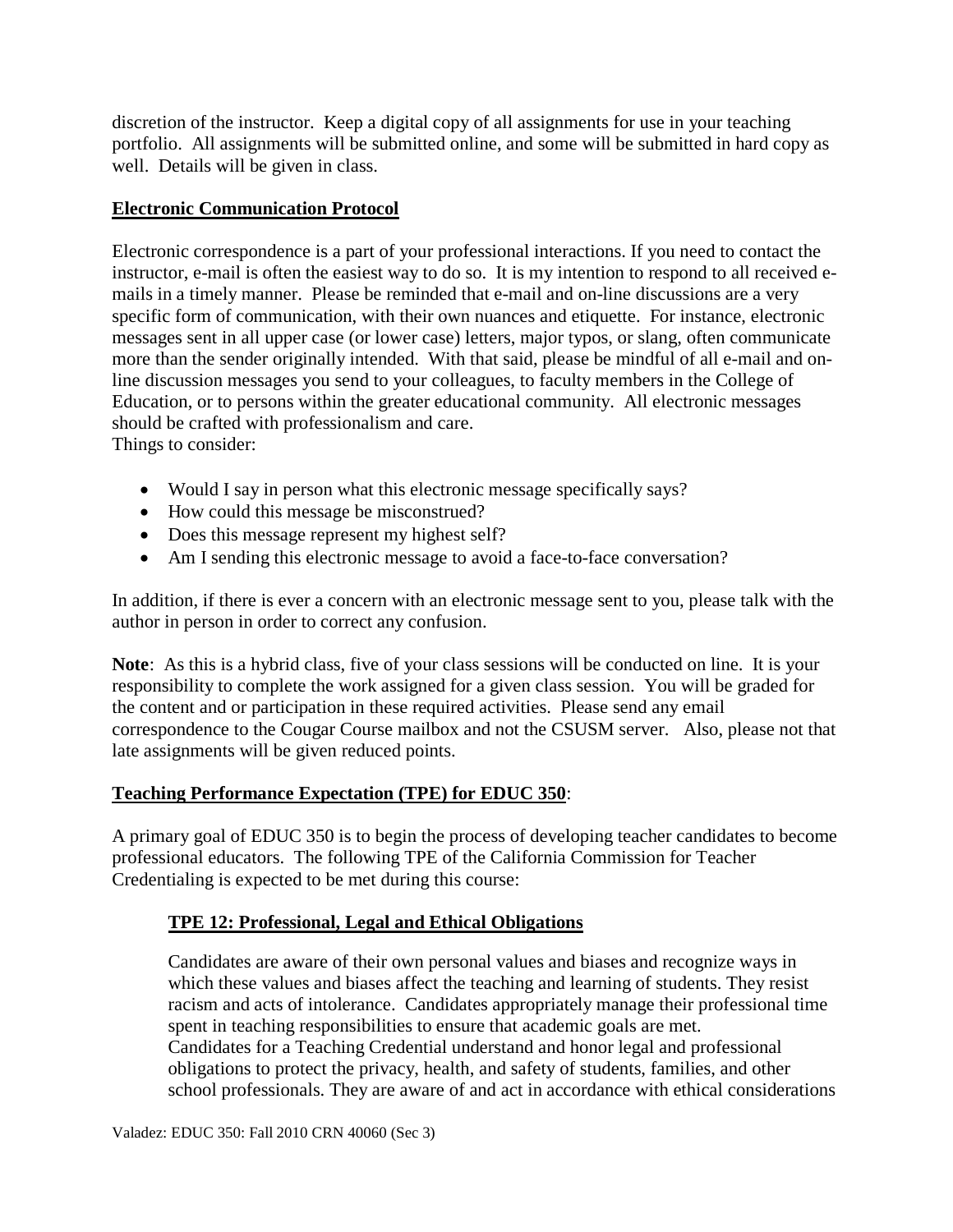and they model ethical behaviors for students. Candidates understand and honor all laws relating to professional misconduct and moral fitness.

# **Teaching Performance Assessment for Developing as a Professional Educator**

The successful completion of the personal philosophy assignment is a requirement for completion of this course and is a component of partially meeting the TPE described above. This statement will be used for assessment both in the course and at completion of the College of Education program. Retain an electronic copy of your statement for submission for your portfolio at the completion of your teacher education program.

## **Class Discussions and Participation:**

Students will engage in student-centered learning each class session, and will be expected to actively participate.

- Do you participate in class discussions productively, sharing your knowledge and understandings?
- Do you interact productively with your peers, taking on a variety of roles (leader, follower, etc.)?
- Do you contribute appropriately to group work—do you "do your share"?
- Are you able to accept others' opinions?
- Are you supportive of others' ideas?
- Do you support your peers during their presentations?
- Can you monitor and adjust your participation to allow for others' ideas as well as your own to be heard?

# **Course Requirements:**

Teacher education is a professional preparation program. It is expected that students will come to class prepared to discuss the readings, submit required assignments, and participate in class activities. Students are expected to adhere to academic honesty and integrity, standards of dependability, confidentiality and writing achievement. Because it is important for teachers to be able to effectively communicate their ideas to students, parents, colleagues, and administrators, writing that is original, clear and error-free is a priority for the College of Education. It is expected that work will be turned in on time. Please discuss individual issues with the instructor. Points will be deducted if assignments are submitted late (10% penalty per day late; no credit will be awarded if the assignment is one week late).

# **Required Texts:**

- Nieto, Sonia. (2006). *Why We Teach*. NY: Teachers College Press. ISBN 0807745936, Approximately \$12 - 20.
- Grant, Carl. A. & Gillette, Maureen. (2005). *Learning to Teach Everyone's Children: Equity, Empowerment*

Valadez: EDUC 350: Fall 2010 CRN 40060 (Sec 3)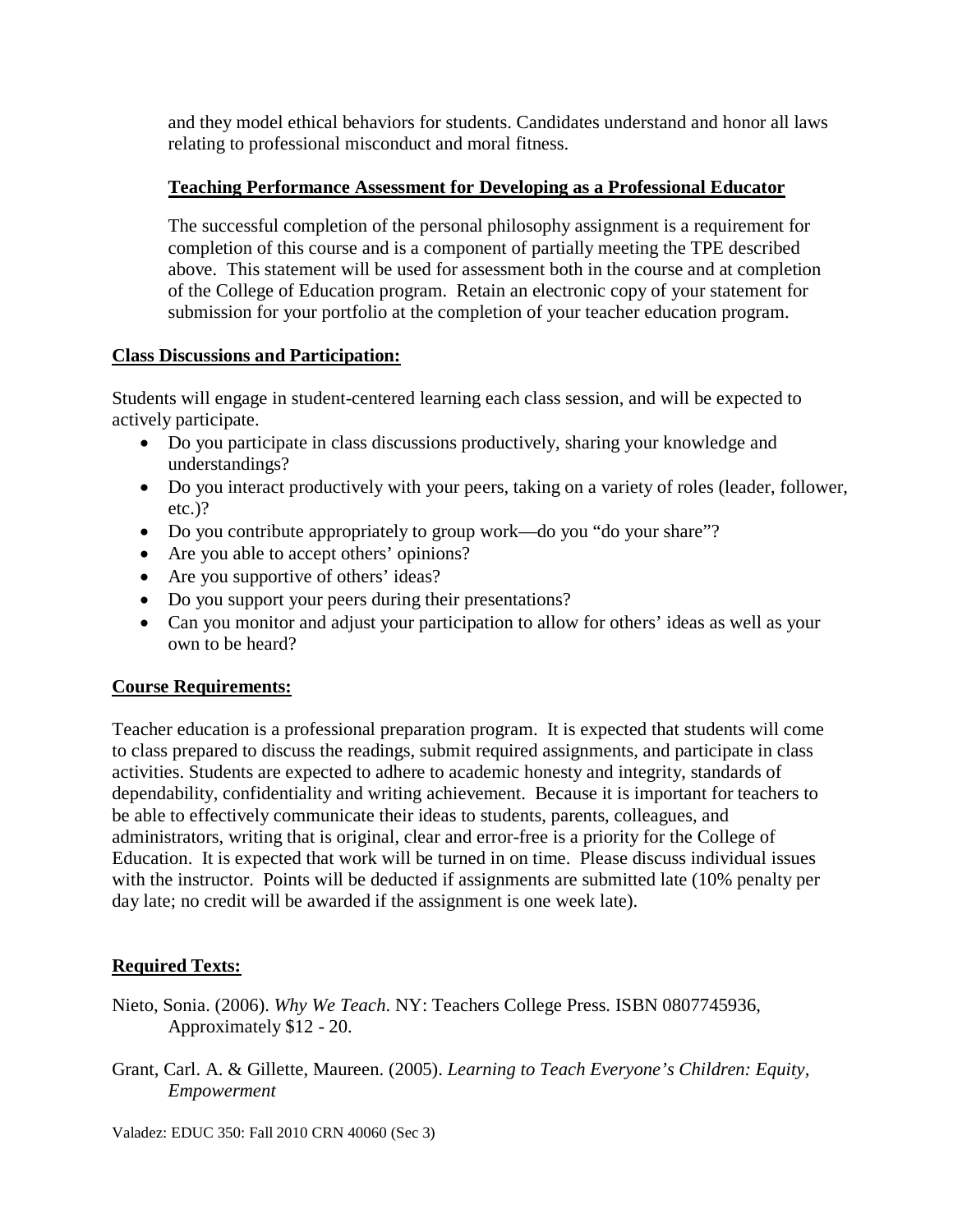Villa, R. A. and Thousand, J. S. (2005). *Creating an Inclusive School* (2nd ed.). Alexandria, VA: Association for Supervision and Curriculum Development. , ISBN 0-87120-251-4 Approximately \$12 - 25

### **Assignments and grading:**

1. Reading log 10 points

The reading log provides an opportunity to reflect on learning about teaching through the assigned readings for each week. In the reading log, do not summarize. Instead, respond to the readings: agree, disagree, note specific ideas, etc. Entries should be 1 paragraph in length. Log entries for the Monday/Wednesday class must be submitted via the course Cougar Course site by the prior Friday at noon each week.

Individual submissions are not graded; rather, their timely submission is noted and points are assigned on the basis of having completed the assignment for the semester. No credit will be given for late submissions. In extraordinary circumstances, if you do not have access to Cougar Course for a timely submission, you may email the log entry to me by Friday at noon at [gvaladez@csusm.edu.](mailto:gvaladez@csusm.edu) Later, when you have Cougar Course access, you will resubmit. Also, keep the syllabus schedule as the entries are not assigned in a chronological order.

2. Current events in education 5 points 5 points

Sign up for a date when you will be responsible for presenting an item from the week's news in K-12 education (10 minutes maximum). The item may be from television, radio, internet (e.g., www.edweek.org/), newspaper, or magazine, and may pertain to local, national/, or international issues. You will summarize and present the importance of the news for your classmates. After you present your current event, go to the Cougar Course site and submit a one-sentence report as the "CE" ("Current Events") assignment, so that you can receive credit.

3. Interview of a teacher 15 points of  $\alpha$  teacher 15 points

Details are below. The written report is due via the Cougar Course site on **Sep 16**

4. Inclusion (The outsider) 10 points

Many students with special needs come to view themselves as *outsiders* because they are labeled as different from the typical student. Following the procedures written below you will write a reflective essay about inclusion. The assignment is due on Cougar Course on **Oct 19**.

Using the classroom observation instrument provided in class, complete 45 hours of classroom observations in your field sites. Submit your 5 reports observations on **Dec 2.**

5. Classroom observation reports 15 points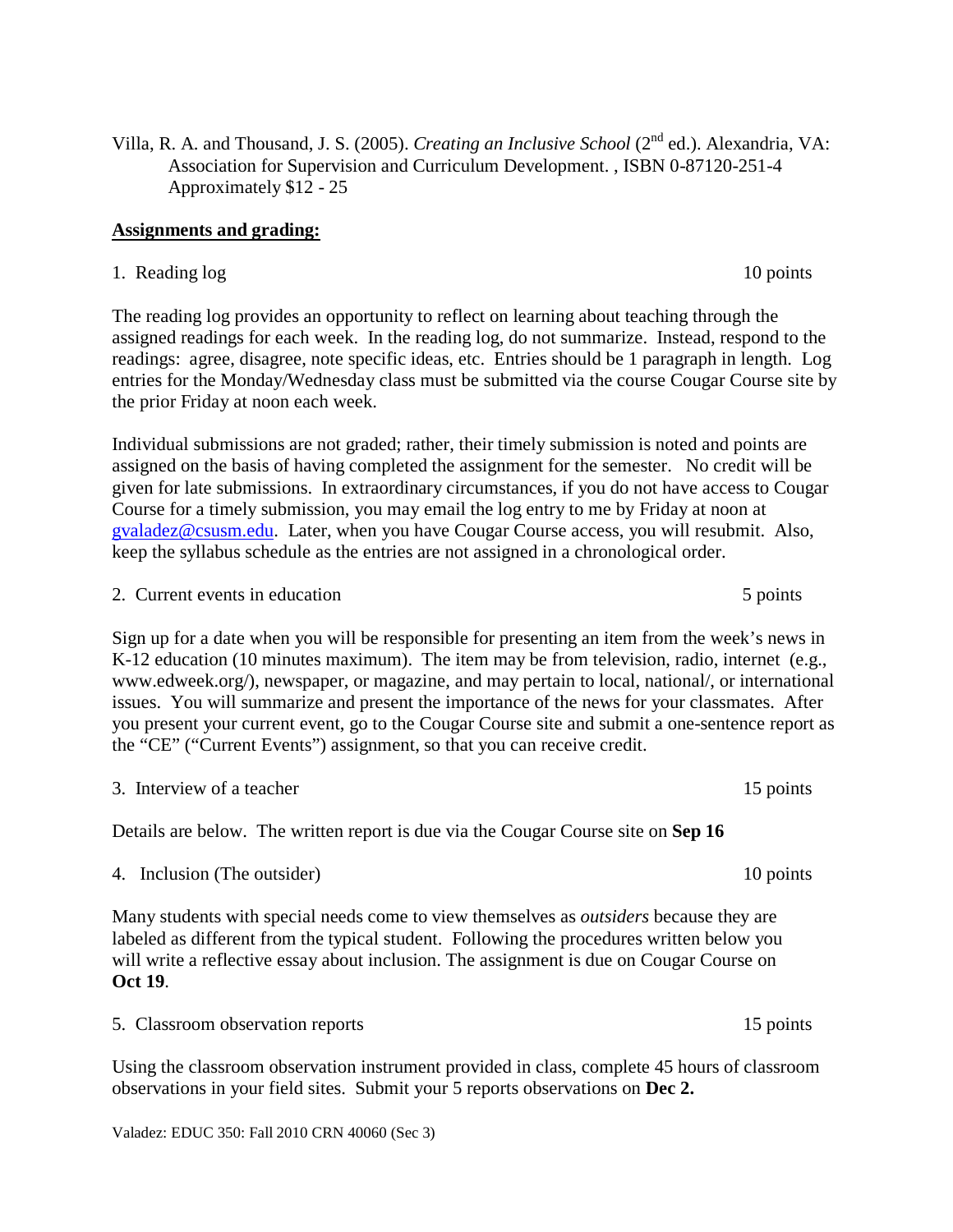6. Contemporary issues research 15 points

Choose (1) an issue that interests you (from the topics given to you by the instructor) and (2) one or two partners with whom to work. Research the issue and prepare an oral report to share in class. The report should describe and analyze the issue. Reports to the class will be spaced out over the class periods during the second half of the semester. When you present your research orally, provide a one-page summary and a reference list for your classmates. Each partner must submit the one-page summary to the Cougar Course site to receive credit for this assignment.

7. Personal philosophy of schooling, learning and teaching 15 points

You will write a 4-5 page paper describing your philosophy of schooling, learning and teaching. Details are below. The written report is to via the Cougar Course site on **Dec 9.**

### 8. Web Based Learning 5 points 5 points

You will complete five forums on line in the Moodle shell. You will complete all five questions on line. Each question will be graded a point. This discussion forum will be your class work for **Oct 24** and **Oct 28**.

9. Participation 10 points

This course is designed for active learning during class sessions. In order for this course to succeed for individuals and the group, students must come to class prepared to discuss assigned readings/topics and to participate in class activities. See details above in "Class Discussions and Participation."

Grades will be determined by the total number of points earned (100 points possible):

 $A = 93-100$ ,  $A = 90-92$ ,  $B = 87-89$ ,  $B = 83-86$ ,  $B = 80-82$ ,  $C = 77-79$ ,  $C = 73-71$ ,  $C = 70-79$ 72,  $D = 60-69$ ,  $F = 0-59$ 

### **Assignment #3: Interview of a Teacher**

In this assignment, you will interview a teacher and write a 3–4 page summary of what you learned from him or her. Your purpose is to render a sketch so that your reader may be able to envision the teacher as a person with a distinct philosophy and experience.

### *Gathering information:*

Interview a current or retired teacher who has had at least 3 years of full–time experience in elementary, middle, or secondary school classrooms. Suggested questions are: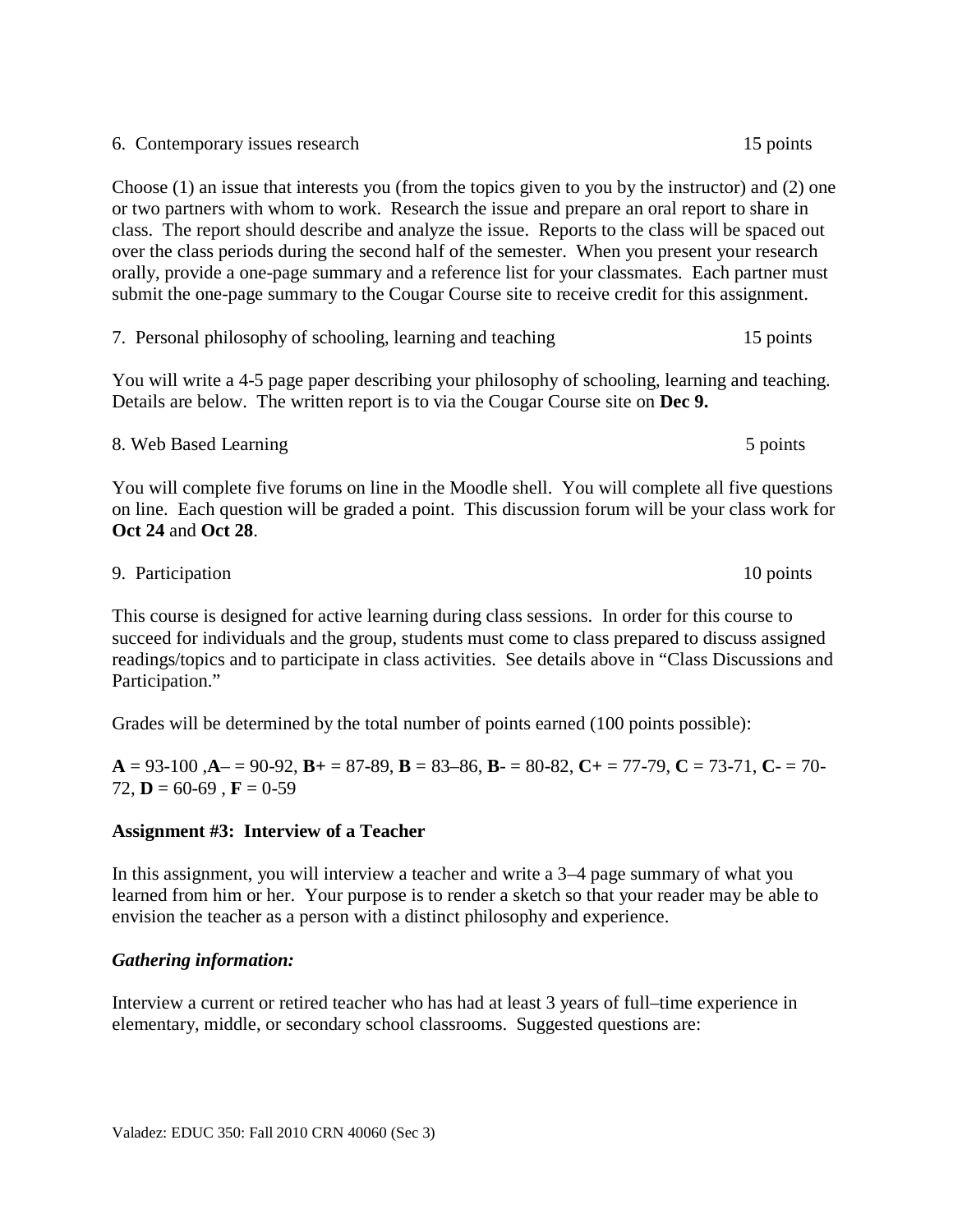Why did the teacher choose to enter teaching? How attractive was the profession to prospective teachers at that time? What were the other career paths available; were any others seriously considered? Does the teacher have any regrets about becoming a teacher? What professional education did the teacher have? How helpful was it in learning to teach? At what point did the teacher feel comfortable as a teacher?

What were/are the teacher's goals for the education of students? Have these goals changed over the years?

What career moves (school buildings, grade level, special students, subject matter, etc.) has the teacher made? To what extent were those moves voluntary? For current teachers, are further moves desired? If so, what are they, and why?

What have been the major joys and frustrations of teaching? What would help increase the joys and minimize the frustrations? On what issues does the teacher feel strongly about making changes in the way that schooling occurs now?

How did/does the teacher learn about his/her students' lives and needs? How similar are the backgrounds of the teacher and his/her students? What have been the teacher's experiences with "culture shock" in working with students from different backgrounds?

What are some favorite memories from the teacher's classroom? Does the teacher tend to remember individual students or activities, or are the memories more general?

What does the teacher think of current "hot issues" in education such as the California High School Exit Exam and the No Child Left Behind Act? How does the teacher take action to address new reforms that impact his/her classroom?

What is the teacher's metaphor for "teaching" or "teacher"? What are the main features of the teacher's approach toward teaching? What has the teacher learned from being a teacher?

## *Analysis:*

After collecting your information, think about what you have learned about this teacher. Focus on a few themes that best characterize what you have heard. Do not try to be all-inclusive. *Protect your teacher's confidentiality by using a pseudonym and masking identifying details.*

In your analysis, incorporate what you have been learning about becoming and being a teacher. How does your teacher fit within the material addressed in your readings and in class? What issues are raised through your interview? What are the implications of your interview as you think about becoming a teacher? Be sure you include at least one reference to the readings/discussions we have in class.

## *Criteria for evaluation:*

Exemplary papers are characterized by:

Completeness of description of the teacher's experiences and views Explanation of how the teacher interview relates to your thinking about teaching Integration of coursework (readings + discussions) into the analysis Correct grammar, syntax, and spelling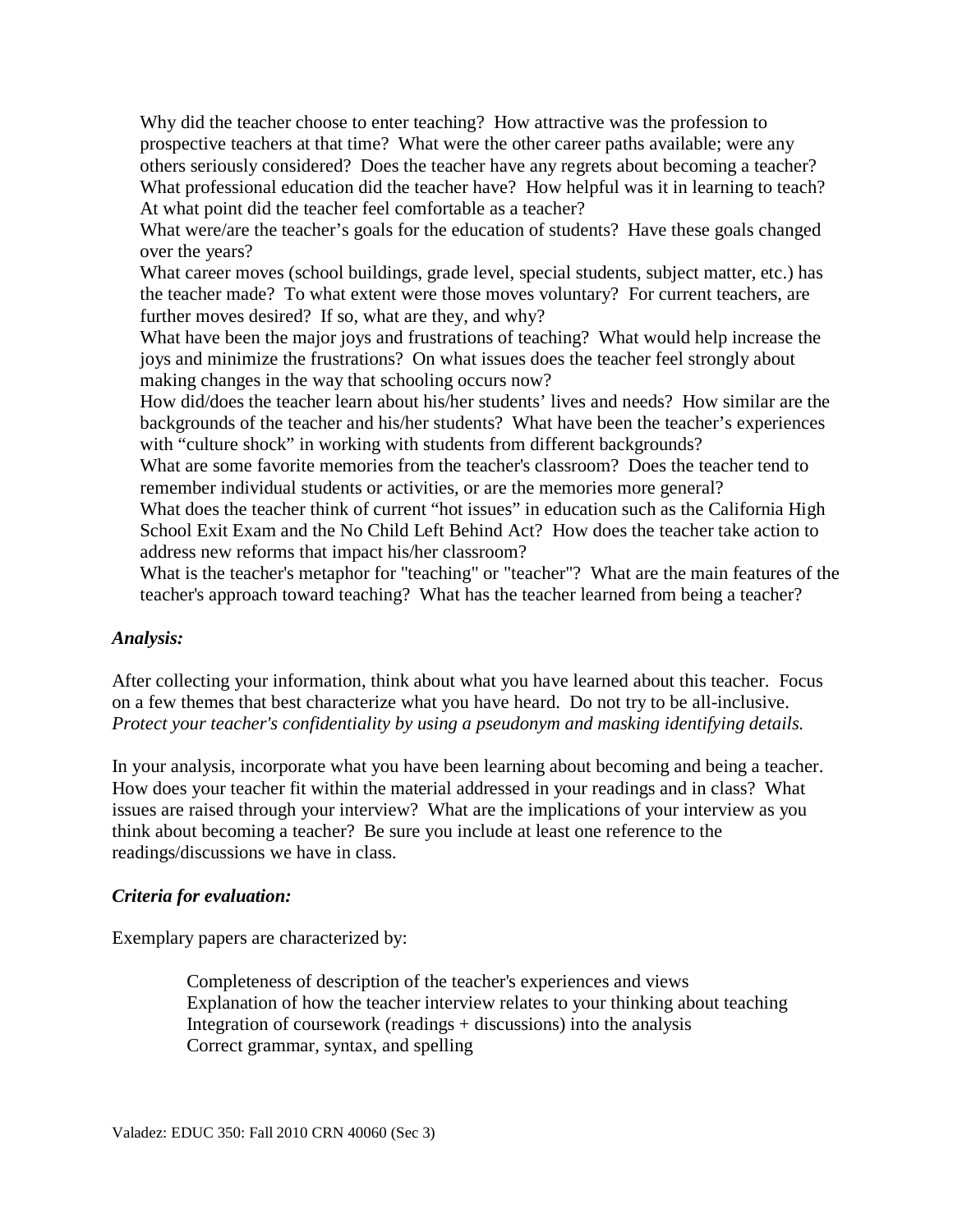### **Assignment #4: Inclusion (The outsider)**

Many students with special needs come to view themselves as *outsiders* because they are labeled as different from the typical student. But most of us experienced some sense of being an outsider during our K-12 years. After reading chapters 1-3 in *Creating an Inclusive School* and at least two of the *Voices of Inclusion*, write a reflective essay (2 to 3 pages, double spaced) wherein you comment on your own (or a friend's) school experience that caused you to feel like an outsider. Reasons could include differences due to gender, religion, looks, beliefs/interests, family situation, academic ability, etc. Make at least 1 specific connection to the VT text. Consider the following questions:

 What personal characteristics fostered your or your friend's feeling of being different? How did you react and cope with the situation?

Did you share your experience with any teachers? Did any teachers assist you? What could school staff, parents or friends have done to help?

In what ways did this experience change you? What did you "learn" from this experience? How might this experience make you a more sensitive teacher?

## **Assignment # 7: Philosophy of education paper**

Write a 4-5-page paper (double-spaced) that explains your personal philosophy of schooling, learning and teaching. Follow the template below, and self-assess before you turn in the paper.

## **Paper Introduction**

Name your philosophy (or combination of philosophies) as described by Grant & Gillette Ch 8.

Explain why you are attracted to this philosophical stance. Is it due to your own schooling and/or background, what you've seen in schools since your own school days, the influence of particular persons, texts, other experiences with children/youth, etc.?

Describe the level of schooling and subject field(s) you hope to teach.

## **Nature of schooling**

Describe what you believe is the purpose of schooling in a democracy. How will you as a teacher help achieve these purposes? Give 1-2 examples of how this will look in your classroom/career.

### **Nature of the learner**

Describe what you believe is the nature of the learner.

What are your thoughts about the students you will teach? What do they need from a teacher Give 1-2 examples of how this will look in your classroom.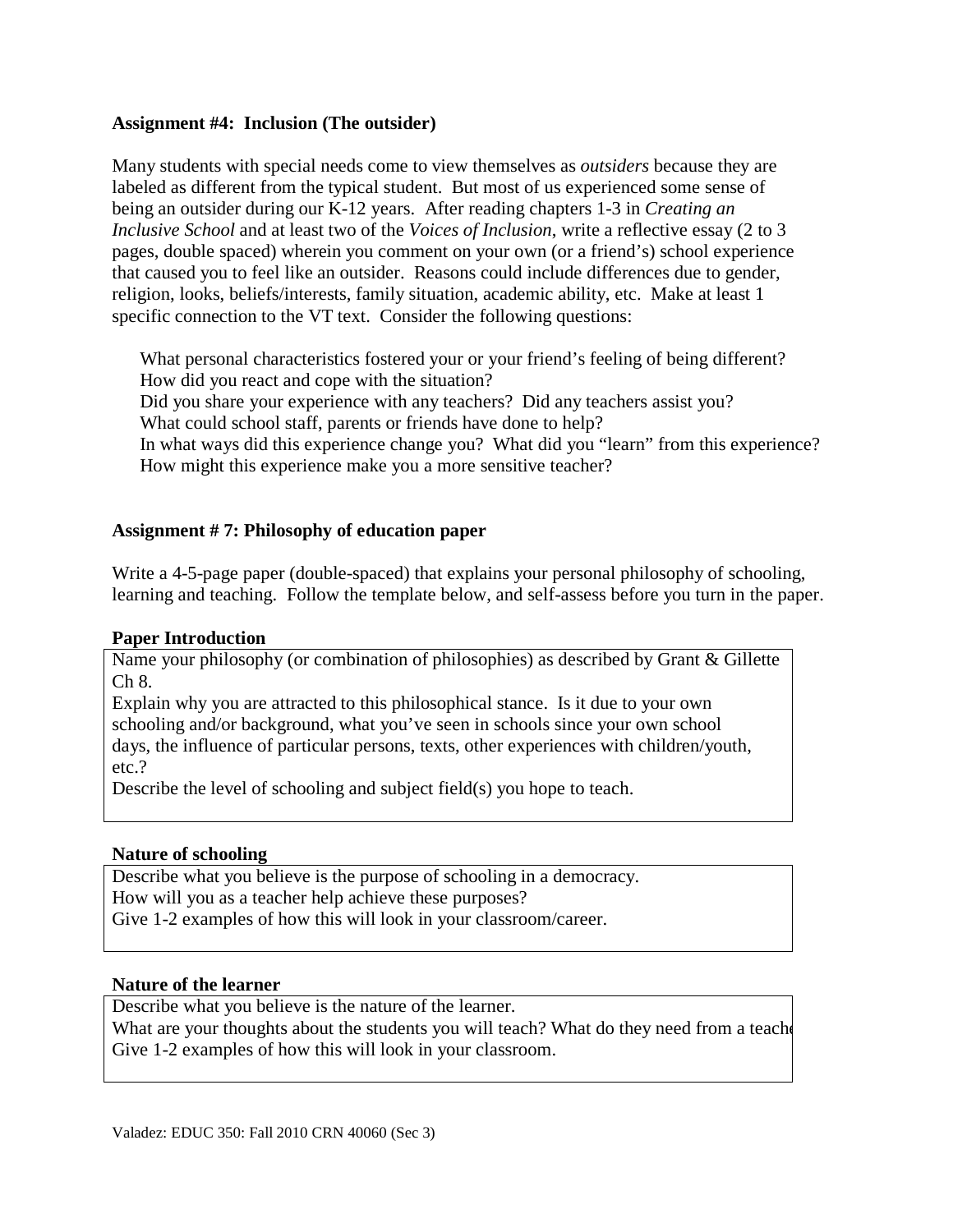### **Nature of the teaching/learning process**

Describe what you believe is the nature of the teaching/learning process?. What do you believe counts as knowledge and how should it be presented? How will you as a teacher use subject matter and other experiences to guide students toward meaningful learning activities?

Give 1-2 examples of how this will look in your classroom.

#### **Teacher dispositions and actions**

Describe what behavior (disposition/attitude & actions) you will exhibit in order to carry out your philosophical position.

Give 1-2 examples of how this will look in your career.

#### **Conclusion**

Recap your philosophy. What are your outstanding questions/concerns/thoughts about becoming a teacher?

### **Criteria for Self- Assessment of Philosophy Paper**

Be sure to self-assess using the following criteria. Submit the self-assessment with your final draft of your philosophy paper (at least one "beefy" paragraph). These are the criteria that will be used to evaluate your philosophy paper.

Exemplary papers have the following characteristics:

**Ideas:** The paper is clear and focused. It holds the reader's attention. Relevant information and details enrich the central theme. Ideas are supported by research, practical knowledge and experience. Conclusions show insight.

**Organization:** The organizational structure enhances and showcases the central idea or theme of the paper. An inviting introduction draws the reader in; a satisfying conclusion leaves the reader with a sense of closure and resolution. Sequencing is logical and effective. Thoughtful transitions tie parts together. The paper flows so smoothly, the reader hardly thinks about it.

**Connections**: The paper includes multiple references to EDUC 350 class experiences (specific text selections, class discussions, fieldwork observations, assignments, current events, etc.). **Voice:** The writer of this paper speaks directly to the reader in a manner that is individual, compelling, engaging, and has personality.

**Sentence Fluency:** The writing has an easy flow. Sentences enhance the meaning. Sentences vary in length and structure. The piece has purposeful and varied sentence beginnings.

**Conventions:** The writer demonstrates a good grasp of standard writing conventions. Spelling is generally correct. Punctuation is accurate. Grammar and usage are correct. Paragraphing tends to be sound. The piece needs very little additional editing.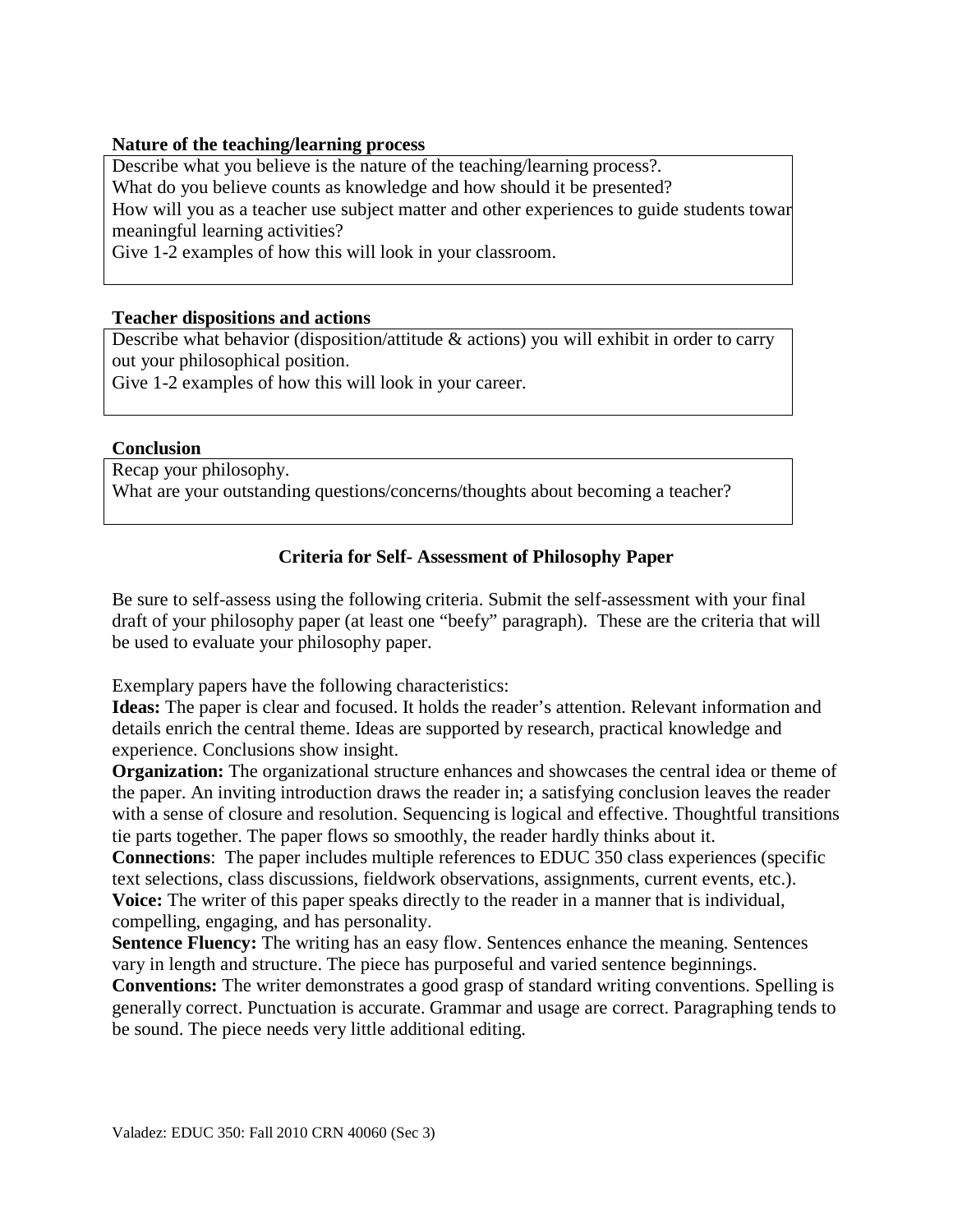## **Schedule as of 08/31/10 Schedule is subject to change at the discretion of the instructor**

| <b>Date</b> | <b>Topic</b>                         | Reading log due on date of class                                                                                                                            | <b>Assignment</b>                                                                                                                                                                        |
|-------------|--------------------------------------|-------------------------------------------------------------------------------------------------------------------------------------------------------------|------------------------------------------------------------------------------------------------------------------------------------------------------------------------------------------|
| Aug 31      | Course<br>introduction               | Read the field experience guidelines at<br>www.csusm.edu/coe You will find this at<br>the top of the Spring syllabi webpage,<br>"EDUC 350 Field Experience" | Access the Cougar course<br>course website at<br>http://cc.csusm.edu/<br>Read: EDUC 350<br>advising session info<br>at:<br>http://www.csusm.edu/coe/ad<br>vising/credentialfinishing.htm |
| Sep 02      | Becoming a                           | Log 1: $GG$ ch. $6$                                                                                                                                         | Current events reports                                                                                                                                                                   |
|             | teacher                              | Mechanics of obtaining a credential:<br>student services information session                                                                                | <b>Read:</b> Perfect day<br>article.                                                                                                                                                     |
| Sep 07      | Why teach?                           | Discussion of article- "Perfect day: A<br>meditation about teaching"<br>Log 7: VT ch 1, 2                                                                   | Current events reports                                                                                                                                                                   |
| Sep 09      | Incluson                             | Fat city video<br>Log 2: GG ch 1 and The Goals of<br>Education on WeCT.                                                                                     | Current events reports                                                                                                                                                                   |
| Sep 14      | Inclusion                            | Compelte Fat city video and discussion<br>Log 3: GG ch 8                                                                                                    | <b>Read</b> "The goals of<br>education" article for Sep 16 <sup>th</sup><br>class<br>Current event reports                                                                               |
| Sep 16      | Schooling in a<br>democracy          | Discussion of "The<br>goals of education Article."<br>Log 4: GG ch 7                                                                                        | Due: Teacher interview<br>Current events reports                                                                                                                                         |
| Sep 21      | Ethics<br>Rights and                 | Ethics role play activity<br>Log $5:GG$ ch $10$                                                                                                             | Current events reports                                                                                                                                                                   |
| Sep 23      | responsibilities<br>Philosophy paper | Log 10: GG ch 9, 11                                                                                                                                         | Current events reports                                                                                                                                                                   |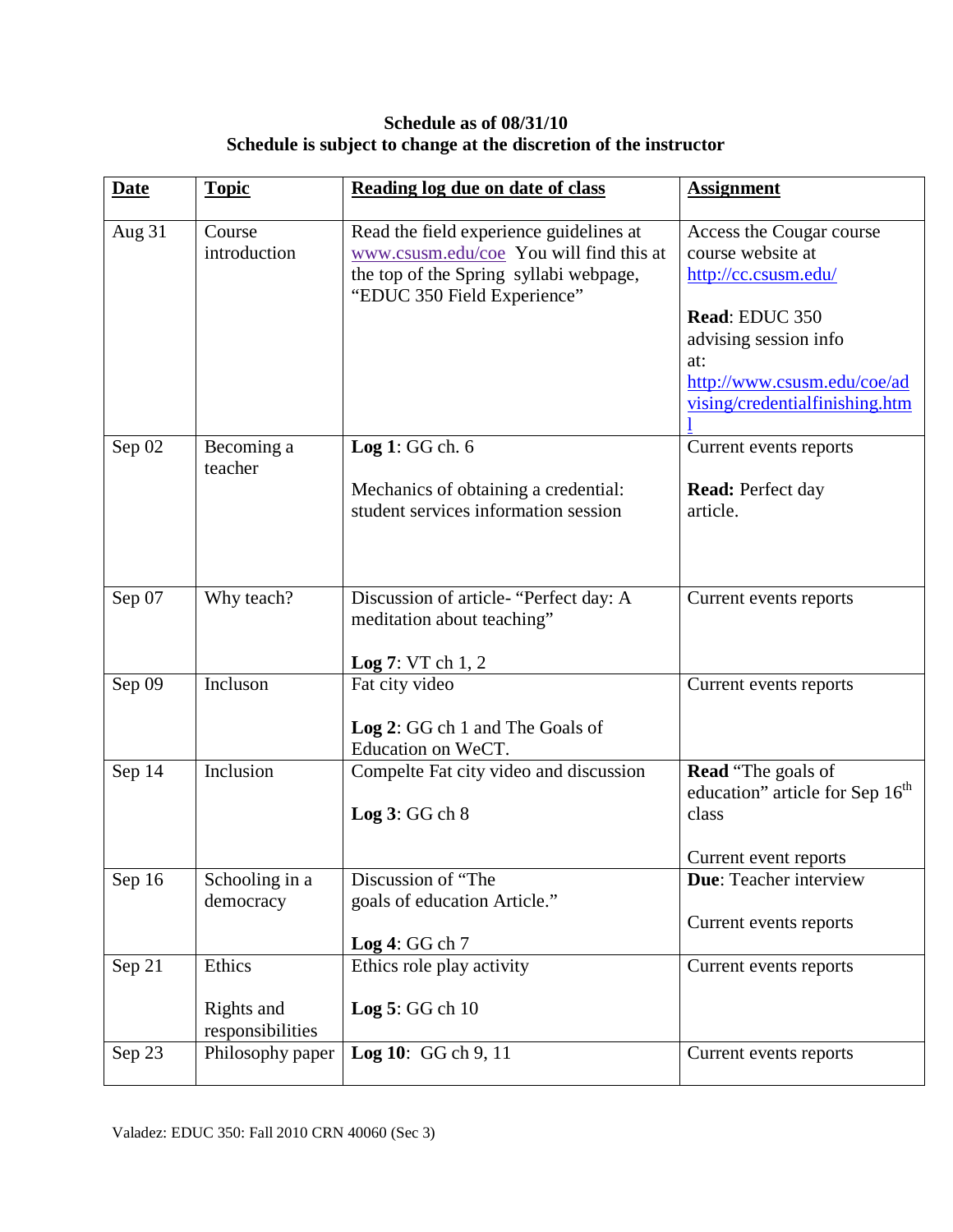|                   |                                                  | In class process. Overview of philosophy<br>paper requirements." Make sure you have<br>the syllabus with you in class.                                                                                                                                                                |                                                                                    |
|-------------------|--------------------------------------------------|---------------------------------------------------------------------------------------------------------------------------------------------------------------------------------------------------------------------------------------------------------------------------------------|------------------------------------------------------------------------------------|
| Sep 28            | Special<br>education- "The<br>outsider"          | Overview of Special education- "The<br>outsider". In class examples and role play<br>activity                                                                                                                                                                                         | <b>Current Events reports</b>                                                      |
| Sep $30*$         | Internet work                                    | Log 9: Peruse the National Middle School<br>Association website, www.nmsa.org<br>React to the website for your reading log.                                                                                                                                                           | Work on line<br><b>Read:</b> "The gardeners' story"<br>to discuss in on October 5. |
| Oct <sub>05</sub> | Second language<br>issues                        | Discussion- "The gardeners' story." In<br>class process.                                                                                                                                                                                                                              | Current event reports                                                              |
| Oct 07            | Second language<br>issues-SDAIE                  | SDAIE demonstration in class.<br>Discussion of importance of addressing<br>second language issues in today's<br>classrooms.                                                                                                                                                           | Current event reports                                                              |
| Oct 12            | Miss Nelson is<br>missing-A case<br>study        | Video and discussion in class- Effective<br>management styles                                                                                                                                                                                                                         | Current event reports                                                              |
| Oct $14*$         | What is a good<br>teacher?<br>continued          | In class process, metaphor sharing and<br>discussion.                                                                                                                                                                                                                                 | Work on line                                                                       |
| Oct 19            | Gardner's theory<br>of multiple<br>intelligences | In class discussion and process                                                                                                                                                                                                                                                       | <b>Due:</b> Special education paper<br>Current event reports                       |
| Oct 21            | Bloom's<br>taxonomy                              | Bloom's taxonomy- Cognitive and<br>affective domains                                                                                                                                                                                                                                  | Current event reports                                                              |
| Oct 26            | Bloom's<br>taxonomy<br>continued                 | In class process, group work and<br>development of cognitively enriched<br>questions                                                                                                                                                                                                  | Current event reports                                                              |
| Oct 28*           | <b>Cougar Course</b><br>discussion board         | On your own answer the questions on the<br>Cougar courses discussion board.                                                                                                                                                                                                           | Work on line                                                                       |
| Nov $02$          | Philosophy paper<br>workshop                     | Come to class with three rough drafts of<br>your philosophy paper to work on in class.<br>You will work in groups of three. A<br>framework for evaluating your papers will<br>be given in class. For this class session<br>you are to work independently on your<br>philosophy paper. | Current event reports                                                              |
| Nov $04*$         | Philosophy paper<br>workshop                     | Work on philosophy independently.                                                                                                                                                                                                                                                     | Continue classroom<br>observations                                                 |
| Nov 9             | Presentation                                     | Group norm settings and discussion of                                                                                                                                                                                                                                                 | Current event reports                                                              |